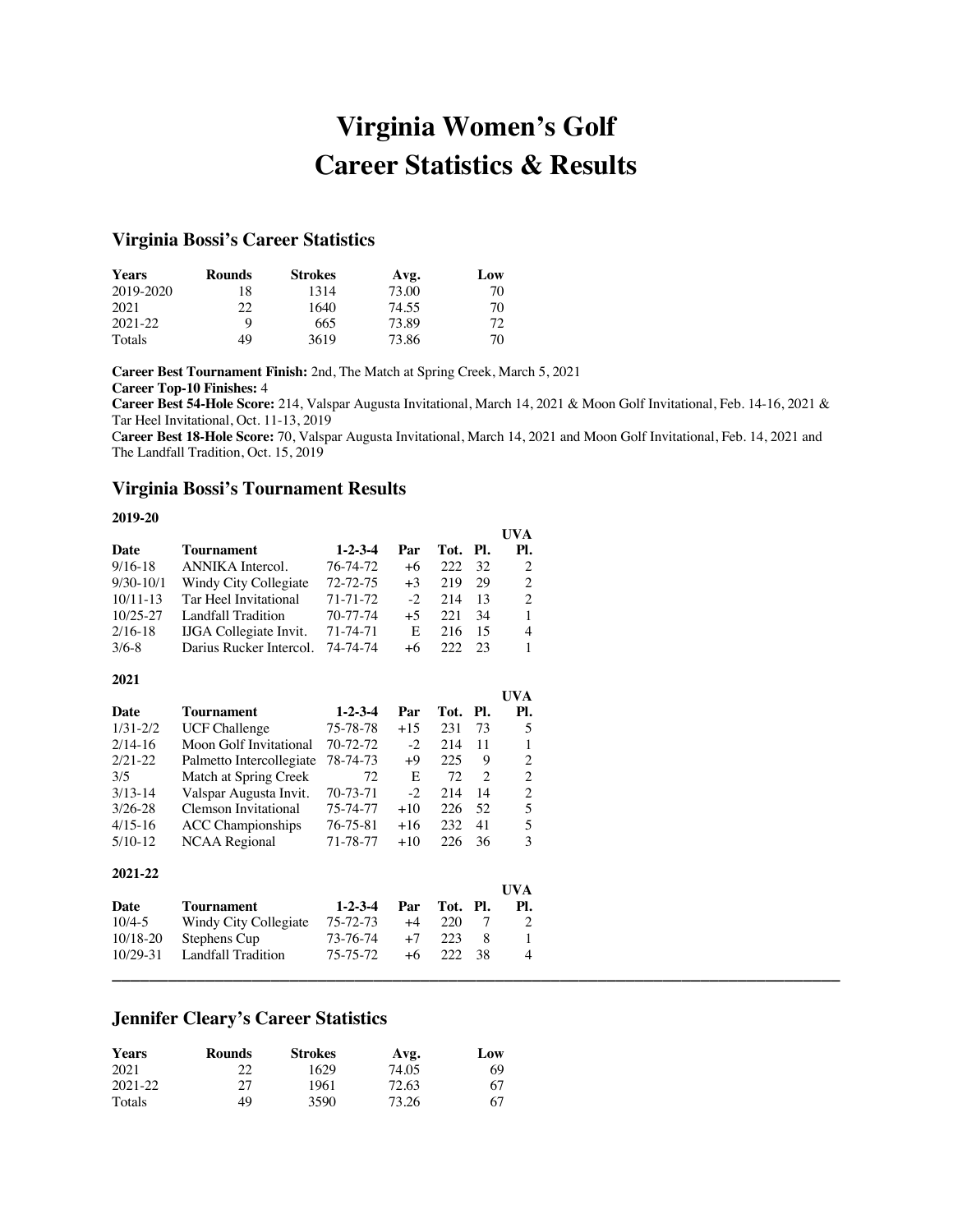**Career Best Tournament Finish:** 4th, Landfall Tradition, Oct. 31, 2021 & Wolverine Invitational, Sept. 14, 2021 **Career Top-10 Finishes:** 6 **Career Best 54-Hole Score:** 208, UCF Challenge, Feb. 8, 2022 C**areer Best 18-Hole Score:** 67, NCAA Ann Arbor Regional, May 10, 2022

# **Jennifer Cleary's Tournament Results**

### **2021**

|              |                          |                 |       |      |       | UVA |
|--------------|--------------------------|-----------------|-------|------|-------|-----|
| Date         | Tournament               | $1 - 2 - 3 - 4$ | Par   | Tot. | - PI. | Pl. |
| $1/31 - 2/2$ | <b>UCF Challenge</b>     | 72-70-74        | E     | 216  | 10    | 4   |
| $2/14-16$    | Moon Golf Invitational   | 75-71-71        | $+1$  | 217  | 26    | 5   |
| $2/21-22$    | Palmetto Intercollegiate | 77-79-76        | $+16$ | 232  | 31    | 4   |
| 3/5          | Match at Spring Creek    | 73              | $+1$  | 73   | 3     | 3   |
| $3/13 - 14$  | Valspar Augusta Invit.   | $74 - 72 - 80$  | $+10$ | 226  | 64    | 5   |
| $3/26 - 28$  | Clemson Invitational     | 76-72-70        | $+2$  | 218  | 13    |     |
| $4/15 - 16$  | <b>ACC</b> Championships | 74-74-69        | $+1$  | 217  | 11    |     |
| $5/10-12$    | NCAA Regional            | 81-72-77        | $+14$ | 230  | 55    | 4   |

### **2021-22**

|                          |                 |       |     |                | UVA                         |
|--------------------------|-----------------|-------|-----|----------------|-----------------------------|
| <b>Tournament</b>        | $1 - 2 - 3 - 4$ | Par   |     |                | Pl.                         |
| Wolverine Invitational   | 73-71-70        | $+1$  | 214 | $\overline{4}$ |                             |
| Windy City Collegiate    | 84-72-78        | $+18$ | 234 | 55             | 5                           |
| Landfall Tradition       | 69-74-70        | $-3$  | 213 | $\overline{4}$ |                             |
| <b>UCF Challenge</b>     | 71-68-69        | -8    | 208 |                |                             |
| Moon Golf Invitational   | 69-76-75        | $+4$  | 220 | 26             | 3                           |
| Grumman Challenge        | 71-69-74        | $+1$  | 214 | -6             | $\mathcal{D}_{\mathcal{L}}$ |
| PING/ASU Invitational    | 71-74-74        | $+3$  | 219 | - 33           | 3                           |
| <b>ACC</b> Championships | 75-77-72        | $+8$  | 224 | -24            | 3                           |
| NCAA Regional            | 73-67-75        | $+2$  | 215 | -5             | 2                           |
|                          |                 |       |     |                |                             |
|                          |                 |       |     |                | Tot. Pl.                    |

# **Beth Lillie Career Statistics**

| <b>Years</b> | <b>Rounds</b> | <b>Strokes</b> | Avg.  | Low |
|--------------|---------------|----------------|-------|-----|
| 2017-2018    | 29            | 2116           | 72.96 | 67  |
| 2018-2019    | 35            | 2564           | 73.26 | 67  |
| 2019-2020    | 18            | 1367           | 75.94 | 70  |
| 2021         | 26            | 1892           | 72.77 | 68  |
| 2021-22      | 30            | 2209           | 73.63 | 66  |
| Totals       | 138           | 10148          | 73.54 | 67  |

**Career Best Tournament Finish:** 1st, The Match at Spring Creek, March 5, 2021 and (tie)The Landfall Tradition, Oct. 27-28, 2017

**UVA** 

**Career Top-10 Finishes:** 16

**Career Best 54-Hole Score:** 208, Northrup Grumman Regional Challenge, March 15, 2022 C**areer Best 18-Hole Score:** 66, Moon Golf Invitational, Feb. 21, 2022

# **Beth Lillie's Tournament Results**

### **2017-18**

|              |                       |                 |      |             |    | UVA           |
|--------------|-----------------------|-----------------|------|-------------|----|---------------|
| Date         | Tournament            | $1 - 2 - 3 - 4$ | Par  | Tot. Pl.    |    | PI.           |
| $9/15 - 17$  | Mason Rudolph         | 69-72-73        | $-2$ | 214 30      |    |               |
| $10/13 - 15$ | Tar Heel Invitational | 75-69-71        |      | $-1$ 215 26 |    | $\mathcal{D}$ |
| $10/27 - 28$ | Landfall Tradition    | 68-67           | $-9$ | 135 t1      |    |               |
| $11/3-5$     | Battle at the Beach   | 71-73-74        | $+5$ | 218         | 26 |               |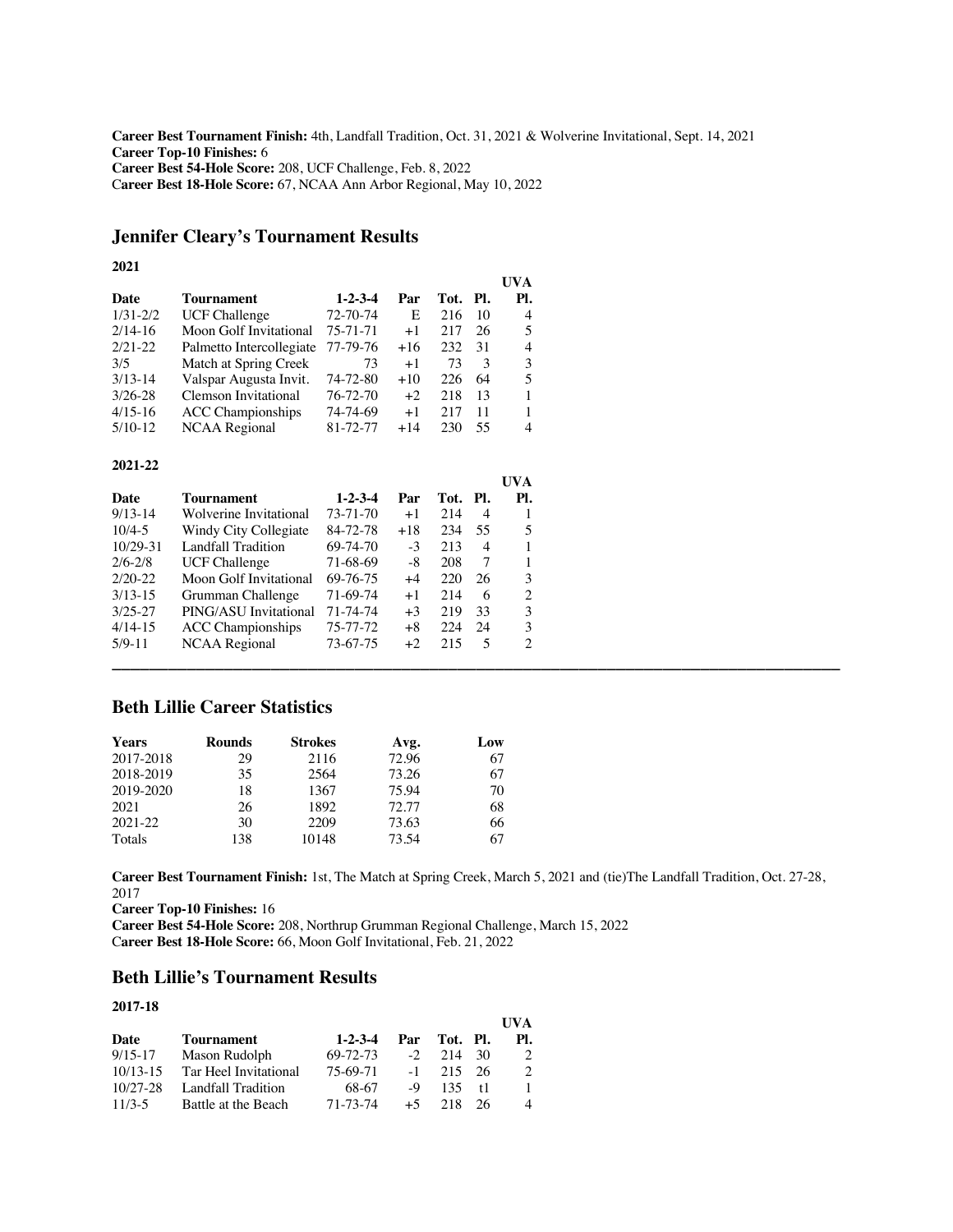| $2/9-10$<br>$3/2-4$<br>$3/23 - 25$<br>$4/6 - 7$<br>$4/21-23$                                                                                    | FSU Match-Up<br>Rucker Intercollegiate<br>LSU Tiger Classic<br>Bryan National Col.<br><b>ACC Championships</b>                                                                                                                                                      | 77-68-74<br>73-79-72<br>78-77-74<br>76-76-81<br>77-70-69                                                                             | $+3$<br>$+11$<br>$+13$<br>$+17$<br>Ε                                               | 219<br>224<br>229<br>233<br>216                                            | 24<br>28<br>14<br>53<br>5                                            | 4<br>$\overline{c}$<br>2<br>4<br>1                                            |
|-------------------------------------------------------------------------------------------------------------------------------------------------|---------------------------------------------------------------------------------------------------------------------------------------------------------------------------------------------------------------------------------------------------------------------|--------------------------------------------------------------------------------------------------------------------------------------|------------------------------------------------------------------------------------|----------------------------------------------------------------------------|----------------------------------------------------------------------|-------------------------------------------------------------------------------|
| $5/7-9$<br>$5/18 - 20$                                                                                                                          | <b>NCAA</b> Regional<br>NCAA Championships                                                                                                                                                                                                                          | 67-73-73<br>81-80-74                                                                                                                 | $-3$<br>$+19$                                                                      | 213<br>235 105                                                             | 7                                                                    | $\mathbf{1}$<br>4                                                             |
| 2018-19                                                                                                                                         |                                                                                                                                                                                                                                                                     |                                                                                                                                      |                                                                                    |                                                                            |                                                                      | <b>UVA</b>                                                                    |
| Date<br>$9/15 - 16$<br>$10/12 - 14$<br>10/26-28<br>$11/2 - 4$<br>$2/18-19$<br>$3/8 - 10$<br>$3/15 - 16$<br>$3/29 - 31$<br>$4/7 - 8$<br>4/18, 20 | <b>Tournament</b><br>Mary Fossum Invit.<br>Tar Heel Invitational<br><b>Landfall Tradition</b><br>Battle at the Beach<br>Rebel Beach Invit.<br>Rucker Intercollegiate<br>Tar Heel Classic<br>Bryan National Col.<br>Clemson Invitational<br><b>ACC</b> Championships | $1 - 2 - 3 - 4$<br>70-75-73<br>71-72-69<br>77-70-74<br>77-78-72<br>75-69-76<br>72-74-74<br>71-72-69<br>73-75-80<br>68-72<br>70-79-67 | Par<br>$+2$<br>$-4$<br>$+5$<br>$+14$<br>$+4$<br>$+7$<br>$-4$<br>$+12$<br>$-4$<br>Ε | Tot.<br>218<br>212<br>221<br>227<br>220<br>220<br>212<br>228<br>140<br>216 | Pl.<br>14<br>5<br>11<br>49<br>6<br>27<br>3<br>49<br>8<br>5<br>23     | Pl.<br>3<br>$\overline{c}$<br>1<br>3<br>$\mathbf{1}$<br>2<br>1<br>4<br>1<br>1 |
| $5/6 - 8$<br>$5/17-20$                                                                                                                          | <b>NCAA</b> Regional<br>NCAA Championships                                                                                                                                                                                                                          | 76-68-76<br>77-75-78                                                                                                                 | $+4$<br>$+17$                                                                      | 220<br>230                                                                 | 43                                                                   | 2<br>$\overline{c}$                                                           |
| 2019-20                                                                                                                                         |                                                                                                                                                                                                                                                                     |                                                                                                                                      |                                                                                    |                                                                            |                                                                      | <b>UVA</b>                                                                    |
| Date<br>$9/16 - 18$<br>$9/30-10/1$<br>$10/11-13$<br>10/25-27<br>$2/16-18$<br>$3/6 - 8$                                                          | <b>Tournament</b><br>ANNIKA Intercol.<br>Windy City Collegiate<br>Tar Heel Invitational<br>Landfall Tradition<br>IJGA Collegiate Invit.<br>Darius Rucker Intercol.                                                                                                  | $1 - 2 - 3 - 4$<br>78-75-80<br>72-75-74<br>77-77-75<br>82-77-76<br>$70 - 71 - 70$<br>82-78-76                                        | Par<br>+15<br>$+5$<br>$+13$<br>+19<br>$-5$<br>$+22$                                | Tot.<br>233<br>221<br>229<br>235<br>211<br>238                             | Pl.<br>50<br>40<br>81<br>83<br>6<br>79                               | Pl.<br>4<br>3<br>5<br>5<br>1<br>4                                             |
| 2021                                                                                                                                            |                                                                                                                                                                                                                                                                     |                                                                                                                                      |                                                                                    |                                                                            |                                                                      |                                                                               |
| <b>Date</b><br>$1/31 - 2/2$<br>$2/14-16$<br>$2/21 - 22$<br>3/5<br>$3/13 - 14$<br>$3/26 - 28$<br>$4/15-16$<br>$5/10-12$<br>$5/20-24$             | <b>Tournament</b><br><b>UCF</b> Challenge<br>Moon Golf Invitational<br>Palmetto Intercollegiate<br>Match at Spring Creek<br>Valspar Augusta Invit.<br>Clemson Invitational<br><b>ACC</b> Championships<br><b>NCAA Regional</b><br><b>NCAA Champs</b>                | $1 - 2 - 3 - 4$<br>75-68-71<br>70-72-74<br>77-72-71<br>71<br>75-70-77<br>79-72-70<br>76-75-72<br>72-72-73<br>72-74-72-70             | Par<br>$-2$<br>Ε<br>$+4$<br>$-1$<br>$+6$<br>$+5$<br>$+7$<br>$+1$<br>Ε              | Tot.<br>214<br>216<br>220<br>71<br>222<br>221<br>223<br>217<br>288         | Pl.<br>3<br>22<br>4<br>1<br>45<br>33<br>24<br>5<br>9                 | <b>UVA</b><br>Pl.<br>1<br>3<br>1<br>1<br>3<br>$\mathfrak{D}$<br>4<br>1<br>na  |
| 2021-22                                                                                                                                         |                                                                                                                                                                                                                                                                     |                                                                                                                                      |                                                                                    |                                                                            |                                                                      | <b>UVA</b>                                                                    |
| Date<br>$9/13-14$<br>$10/4 - 5$<br>10/18-20<br>10/29-31<br>$2/6 - 2/8$<br>$2/20 - 22$<br>$3/13 - 15$<br>$3/25 - 27$<br>$4/14-15$<br>$5/9 - 11$  | <b>Tournament</b><br>Wolverine Invitational<br>Windy City Collegiate<br>Stephens Cup<br>Landfall Tradition<br><b>UCF Challenge</b><br>Moon Golf Invitational<br>Grumman Challenge<br>PING/ASU Invitational<br><b>ACC Championships</b>                              | $1 - 2 - 3 - 4$<br>74-73-71<br>81-73-73<br>83-76-74<br>77-73-71<br>76-70-72<br>75-66-68<br>71-69-68<br>78-75-75<br>74-78-73          | Par<br>$+5$<br>$+11$<br>$+17$<br>$+5$<br>$+2$<br>$-7$<br>$-5$<br>$+12$<br>$+9$     | Tot.<br>218<br>227<br>233<br>221<br>218<br>209<br>208<br>228<br>225        | Pl.<br>14<br>27<br>28<br>34<br>51<br>2<br>$\overline{c}$<br>58<br>28 | Pl.<br>3<br>4<br>5<br>3<br>5<br>1<br>1<br>4<br>4                              |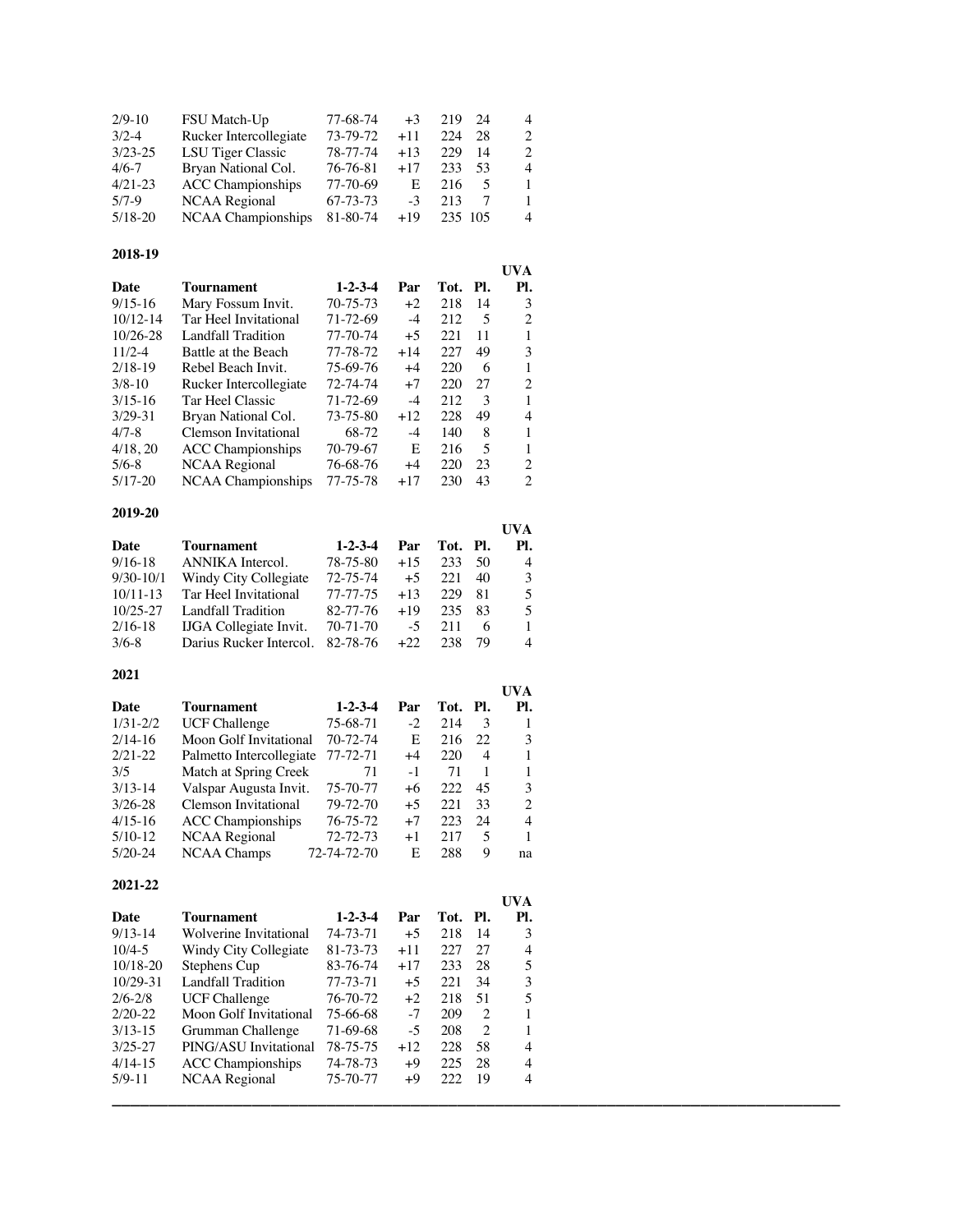### **Sky Sload's Career Statistics**

| <b>Years</b> | Rounds | <b>Strokes</b> | Avg.  | <b>Low</b> |
|--------------|--------|----------------|-------|------------|
| 2021         |        |                | 74.00 |            |

**Career Best Tournament Finish:** 4th, The Match at Spring Creek, March 5, 2021 **Career Top-10 Finishes:** 1 **Career Best 54-Hole Score:** C**areer Best 18-Hole Score:** 74, The Match at Spring Creek, March 5, 2021

**UVA** 

**UVA**

**\_\_\_\_\_\_\_\_\_\_\_\_\_\_\_\_\_\_\_\_\_\_\_\_\_\_\_\_\_\_\_\_\_\_\_\_\_\_\_\_\_\_\_\_\_\_\_\_\_\_\_\_\_\_\_\_\_\_\_\_\_\_\_\_\_\_\_\_\_\_\_\_\_\_\_\_\_\_**

### **Sky Sload's Tournament Results**

### **2020-21**

|      |                             |                      |           | $\mathbf{U} \mathbf{V} \mathbf{A}$ |
|------|-----------------------------|----------------------|-----------|------------------------------------|
| Date | Tournament                  | 1-2-3-4 Par Tot. Pl. |           | - PL.                              |
| 3/5  | Match at Spring Creek*      | 74                   | $+2$ 74 3 | na                                 |
|      | * Competed as an individual |                      |           |                                    |

# **Amanda Sambach's Career Statistics**

| <b>Years</b> | Rounds | <b>Strokes</b> | Avg.  | Low |
|--------------|--------|----------------|-------|-----|
| 2021-22      | 30     | 2181           | 72.70 | 69  |

**Career Best Tournament Finish:** 3rd, ACC Championships, April 15, 2022 **Career Top-10 Finishes:** 4 **Career Best 54-Hole Score:** 211, Moon Golf Invitational, Feb. 22, 2022 **Career Best 18-Hole Score:** 69 4x, Moon Golf Invitational, Feb. 22, 2022 (most recent)

## **Amanda Sambach's Tournament Results**

#### **2021-22**

| <b>Tournament</b>        | $1 - 2 - 3 - 4$ | Par   |     |      | Pl.                         |
|--------------------------|-----------------|-------|-----|------|-----------------------------|
| Wolverine Invitational   | 69-73-73        | $+2$  | 215 | -6   | 2                           |
| Windy City Collegiate    | 74-76-76        | $+10$ | 226 | -22  | 3                           |
| Stephens Cup             | 77-77-75        | $+13$ | 229 | - 23 | 3                           |
| Landfall Tradition       | 69-72-75        | E     | 216 | - 17 | $\mathcal{D}_{\mathcal{L}}$ |
| <b>UCF Challenge</b>     | 72-69-71        | $-4$  | 212 |      | 3                           |
| Moon Golf Invitational   | 70-72-69        | $-5$  | 211 | -5   | $\mathcal{L}$               |
| Grumman Challenge        | 76-74-76        | $+13$ | 226 | -52  | 4                           |
| PING/ASU Invitational    | 73-73-70        | E     | 216 | - 19 |                             |
| <b>ACC</b> Championships | 70-72-73        | $-1$  | 215 | 3    |                             |
| NCAA Regional            | 73-70-72        | $+2$  | 215 | 5    |                             |
|                          |                 |       |     |      |                             |
|                          |                 |       |     |      | Tot. Pl.<br>- 24            |

# **Rebecca Skoler's Career Statistics**

| <b>Years</b> | <b>Rounds</b> | <b>Strokes</b> | Avg.  | Low |
|--------------|---------------|----------------|-------|-----|
| $2021 - 22$  |               | 970            | 74.62 | 69  |

**Career Best Tournament Finish:** 9th, UCF Challenge, Feb. 8, 2022 **Career Top-10 Finishes:** 1 **Career Best 54-Hole Score:** 209, UCF Challenge, Feb. 8, 2022 **Career Best 18-Hole Score:** 69, UCF Challenge, Feb. 8, 2022 & Wolverine Invitational, Sept. 13, 2021

### **Rebecca Skoler's Tournament Results**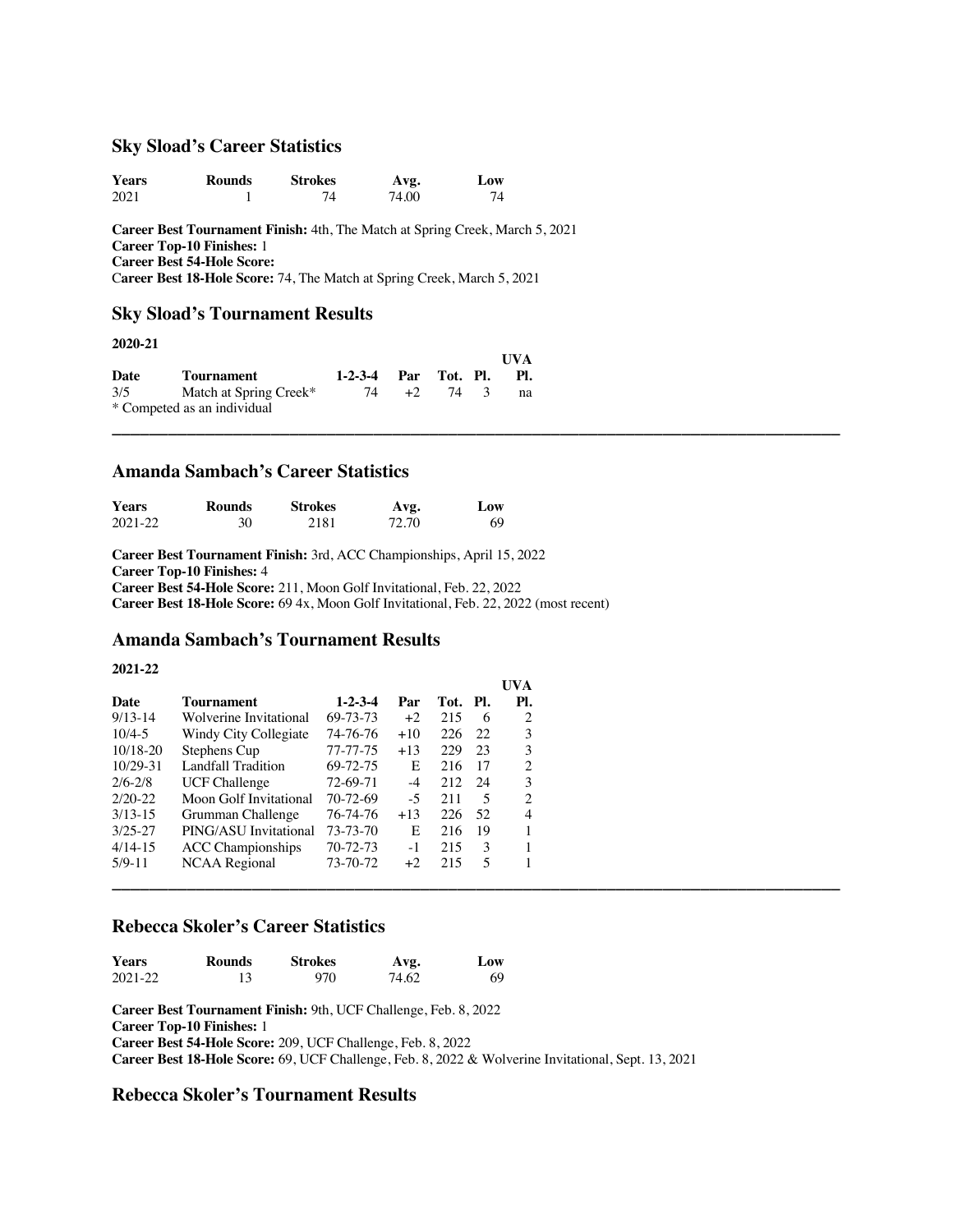### **2021-22**

|             |                                  |                 |       |          |      | UVA |
|-------------|----------------------------------|-----------------|-------|----------|------|-----|
| Date        | Tournament                       | $1 - 2 - 3 - 4$ | Par   | Tot. Pl. |      | PI. |
| $9/13-14$   | Wolverine Invitational* 73-69-80 |                 | +9    | 222 33   |      | na  |
| $2/6 - 2/8$ | $UCF$ Challenge*                 | 69-70-70        | $-7$  | 209      | - 9  | na  |
| $2/20 - 22$ | Moon Golf Invitational 73-74-74  |                 | $+5$  | 22.1     | - 37 | 4   |
| $3/25 - 27$ | PING/ASU Invitational 83-77-82   |                 | $+26$ | 242 84   |      |     |
| $5/9 - 11$  | NCAA Regional                    | 76-na-na        | na    | na       | na   | na  |
|             | * Competed as an individual      |                 |       |          |      |     |
|             |                                  |                 |       |          |      |     |

# **Riley Smyth Career Statistics**

| <b>Years</b> | <b>Rounds</b> | <b>Strokes</b> | Avg.  | Low |
|--------------|---------------|----------------|-------|-----|
| 2018-2019    | 20            | 1514           | 75.50 | 70  |
| 2019-2020    | 18            | 1323           | 73.50 | 67  |
| 2021         | 22            | 1612           | 73.27 | 67  |
| 2021-22      | 26            | 1934           | 74.38 | 67  |
| Totals       | 86            | 6383           | 74.22 | 67  |

**Career Best Tournament Finish:** 3rd, Windy City Collegiate, Oct. 1, 2019

**Career Top-10 Finishes:** 8

**Career Best 54-Hole Score:** 210, Valspar Augusta Invitational, March 14, 2021 and Windy City Collegiate, Oct. 1, 2019 C**areer Best 18-Hole Score:** 67 4x, UCF Challenge, Feb. 8, 2022 (most recent)

# **Riley Smyth's Tournament Results**

#### **2018-19**

|             |                           |                 |       |          |     | UVA            |
|-------------|---------------------------|-----------------|-------|----------|-----|----------------|
| Date        | <b>Tournament</b>         | $1 - 2 - 3 - 4$ | Par   | Tot. Pl. |     | Pl.            |
| $2/18-19$   | Rebel Beach Invit.        | 75-80-72        | $+4$  | 220      | 23  | 3              |
| $3/8 - 10$  | Rucker Intercollegiate    | 80-80-78        | $+25$ | 238      | 83  | $\overline{5}$ |
| $3/29 - 31$ | Bryan National Col.*      | 73-74-75        | $+6$  | 222      | 29  | na             |
| $4/7 - 8$   | Clemson Invitational      | 72-72           | E     | 144      | 26  | 2              |
| 4/18, 20    | <b>ACC</b> Championships  | 72-77-76        | $+9$  | 225      | 26  | 4              |
| $5/6 - 8$   | <b>NCAA</b> Regional      | 78-70-77        | $+9$  | 225      | -51 | 5              |
| $5/17-20$   | <b>NCAA Championships</b> | 77-82-74        | $+14$ | 233      | 61  | 3              |

#### **2019-20**

|              |                               |                 |       |          |    | UVA                         |
|--------------|-------------------------------|-----------------|-------|----------|----|-----------------------------|
| Date         | <b>Tournament</b>             | $1 - 2 - 3 - 4$ | Par   | Tot. Pl. |    | PI.                         |
| $9/16-18$    | ANNIKA Intercol.              | 75-78-79        | $+16$ | 232      | 49 | 3                           |
| $9/30-10/1$  | Windy City Collegiate         | 68-69-73        | $-6$  | 210      | 3  | 1                           |
| $10/11 - 13$ | Tar Heel Invitational         | 74-67-72        | $-3$  | 213      | 9  | -1                          |
| $10/25 - 27$ | Landfall Tradition            | 69-82-73        | $+8$  | 224      | 48 | $\mathcal{D}_{\mathcal{L}}$ |
| $2/16-18$    | <b>IJGA</b> Collegiate Invit. | 75-71-68        | $-2$  | 214      | 10 | $\mathcal{L}$               |
| $3/6-8$      | Darius Rucker Intercol.       | 78-73-79        | $+14$ | 230      | 56 | $\mathcal{D}_{\mathcal{A}}$ |

| 2021         |                          |                 |      |          |     |     |
|--------------|--------------------------|-----------------|------|----------|-----|-----|
|              |                          |                 |      |          |     | UVA |
| Date         | Tournament               | $1 - 2 - 3 - 4$ | Par  | Tot. Pl. |     | Pl. |
| $1/31 - 2/2$ | <b>UCF Challenge</b>     | 69-76-70        | $-1$ | 215      |     | 3   |
| $2/14-16$    | Moon Golf Invitational   | 78-67-71        | E    | 216      | 22. | 3   |
| $2/21 - 22$  | Palmetto Intercollegiate | 72-79-74        | $+9$ | 225      | 9   | 2   |
| 3/5          | Match at Spring Creek    | 75              | $+3$ | 75       | 5   | 4   |
| $3/13-14$    | Valspar Augusta Invit.   | 70-67-73        | -6   | 210      | 9   |     |
| $3/26 - 28$  | Clemson Invitational     | 76-74-74        | $+8$ | 224      | 45  | 4   |
| $4/15-16$    | <b>ACC</b> Championships | 71-79-72        | $+6$ | 222      | 22. | 3   |
| $5/10-12$    | <b>NCAA Regional</b>     | 74-77-74        | $+9$ | 225      | 33  | 2   |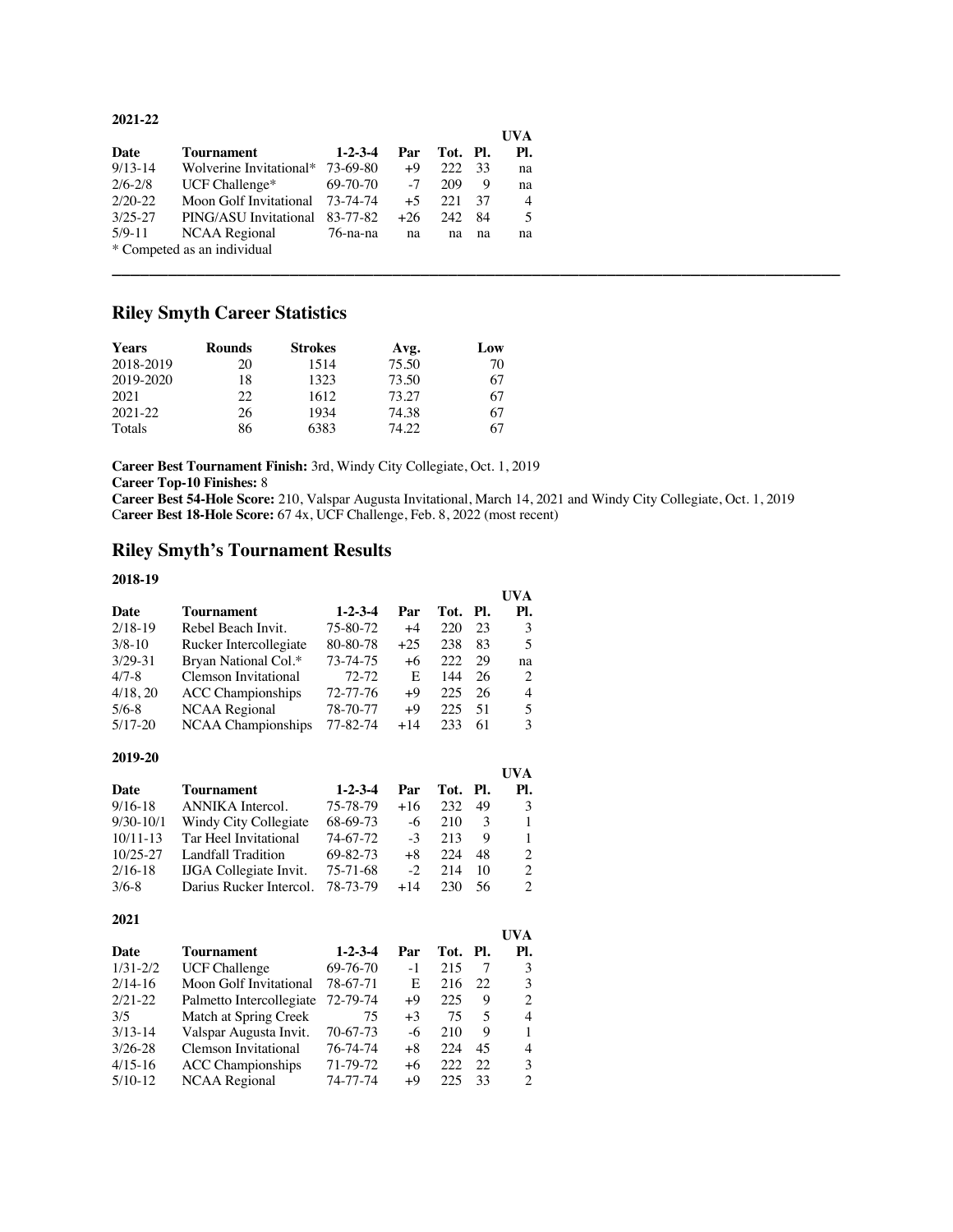#### **2021-22**

|              |                             |                 |       |      |     | <b>UVA</b> |
|--------------|-----------------------------|-----------------|-------|------|-----|------------|
| Date         | Tournament                  | $1 - 2 - 3 - 4$ | Par   | Tot. | PI. | Pl.        |
| $9/13-14$    | Wolverine Invitational      | 72-76-75        | $+10$ | 223  | 40  | 5          |
| $10/4 - 5$   | Windy City Collegiate       | 72-78-69        | $+3$  | 219  | 5   |            |
| $10/18 - 20$ | Stephens Cup                | 75-75-76        | $+8$  | 226  | 14  | 2          |
| $10/29 - 31$ | Landfall Tradition          | 80-75-79        | $+18$ | 234  | 83  | 5          |
| $2/6 - 2/8$  | <b>UCF Challenge</b>        | 71-75-67        | $-3$  | 213  | 25  | 4          |
| $3/13 - 15$  | Grumman Challenge           | 69-71-83        | $+10$ | 223  | 43  | 3          |
| $3/25 - 27$  | PING/ASU Invitational       | 73-70-75        | $+2$  | 218  | 29  | 2          |
| $4/14-15$    | <b>ACC</b> Championships    | 77-75-78        | $+14$ | 230  | 39  | 5          |
| $5/9 - 11$   | NCAA Regional               | na-75-73        | na    | na   | na  | na         |
|              | * Competed as an individual |                 |       |      |     |            |

**\_\_\_\_\_\_\_\_\_\_\_\_\_\_\_\_\_\_\_\_\_\_\_\_\_\_\_\_\_\_\_\_\_\_\_\_\_\_\_\_\_\_\_\_\_\_\_\_\_\_\_\_\_\_\_\_\_\_\_\_\_\_\_\_\_\_\_\_\_\_\_\_\_\_\_\_\_\_**

# **Celeste Valinho's Career Statistics**

| <b>Years</b> | <b>Rounds</b> | <b>Strokes</b> | Avg.  | Low |
|--------------|---------------|----------------|-------|-----|
| 2019-2020    | Q             | 700            | 77.78 | 74  |
| 2021         | າາ            | 1642           | 74.64 | 69  |
| $2021 - 22$  | 27            | 1991           | 73.74 | 67  |
| Totals       | 58            | 4333           | 74.70 | 69  |

**Career Best Tournament Finish:** 3rd, UCF Challenge, Feb. 2, 2021 **Career Top-10 Finishes:** 3 **Career Best 54-Hole Score:** 209, UCF Challenge, Feb. 8, 2022

C**areer Best 18-Hole Score:** 67, UCF Challenge, Feb. 8, 2022

# **Celeste Valinho's Tournament Results**

### **2019-20**

|             |                                       |               |       |          |      | <b>I</b> IVA |
|-------------|---------------------------------------|---------------|-------|----------|------|--------------|
| Date        | <b>Tournament</b>                     | $1-2-3-4$ Par |       | Tot. Pl. |      | PI.          |
| $9/16 - 18$ | ANNIKA Intercol.                      | 80-78-79      | $+21$ | 237      | - 56 | 5            |
| $9/30-10/1$ | Windy City Collegiate                 | 77-79-74      | $+14$ | 230 71   |      | -5.          |
| 2/16-18     | $IJGA$ Collegiate Invit. $*$ 75-74-84 |               | $+17$ | 233      | -68  | na           |

### **2021**

|              |                          |                 |       |          |     | UVA |
|--------------|--------------------------|-----------------|-------|----------|-----|-----|
| Date         | Tournament               | $1 - 2 - 3 - 4$ | Par   | Tot. Pl. |     | Pl. |
| $1/31 - 2/2$ | <b>UCF Challenge</b>     | 69-73-72        | $-2$  | 214      | 3   |     |
| $2/14-16$    | Moon Golf Invitational   | 70-72-73        | $-1$  | 215      | 13  | 2   |
| $2/21 - 22$  | Palmetto Intercollegiate | 78-81-76        | +19   | 235      | 35  | 5   |
| 3/5          | Match at Spring Creek    | 77              | $+5$  | 77       | 14  | 5   |
| $3/13-14$    | Valspar Augusta Invit.   | 72-78-75        | $+9$  | 225      | .58 | 4   |
| $3/26 - 28$  | Clemson Invitational     | 80-72-71        | $+7$  | 223      | 39  | 3   |
| $4/15-16$    | <b>ACC</b> Championships | 76-69-73        | $+2$  | 218      | 15  | 2   |
| $5/10-12$    | NCAA Regional            | 79-81-75        | $+19$ | 235      | 77  | 5   |

### **2021-22**

|              |                          |                 |       |      |      | UVA |
|--------------|--------------------------|-----------------|-------|------|------|-----|
| Date         | Tournament               | $1 - 2 - 3 - 4$ | Par   | Tot. | -PI. | Pl. |
| $9/13-14$    | Wolverine Invitational   | 74-69-75        | $+5$  | 218  | 14   | 3   |
| $10/4 - 5$   | Windy City Collegiate*   | 73-77-71        | $+5$  | 22.1 | 10   | na  |
| $10/18 - 20$ | Stephens Cup             | 73-78-78        | $+13$ | 229  | 23   | 3   |
| $10/29 - 31$ | Landfall Tradition*      | 76-74-74        | $+8$  | 224  | 46   | na  |
| $2/6 - 2/8$  | <b>UCF Challenge</b>     | 72-70-67        | $-7$  | 209  | 9    | 2   |
| $2/20-22$    | Moon Golf Invitational   | 75-78-74        | $+11$ | 227  | 65   | 5   |
| $3/13-15$    | Grumman Challenge        | $77 - 71 - 79$  | $+14$ | 227  | 54   | 5   |
| $4/14-15$    | <b>ACC</b> Championships | 74-73-72        | $+3$  | 219  | 13   | 2   |